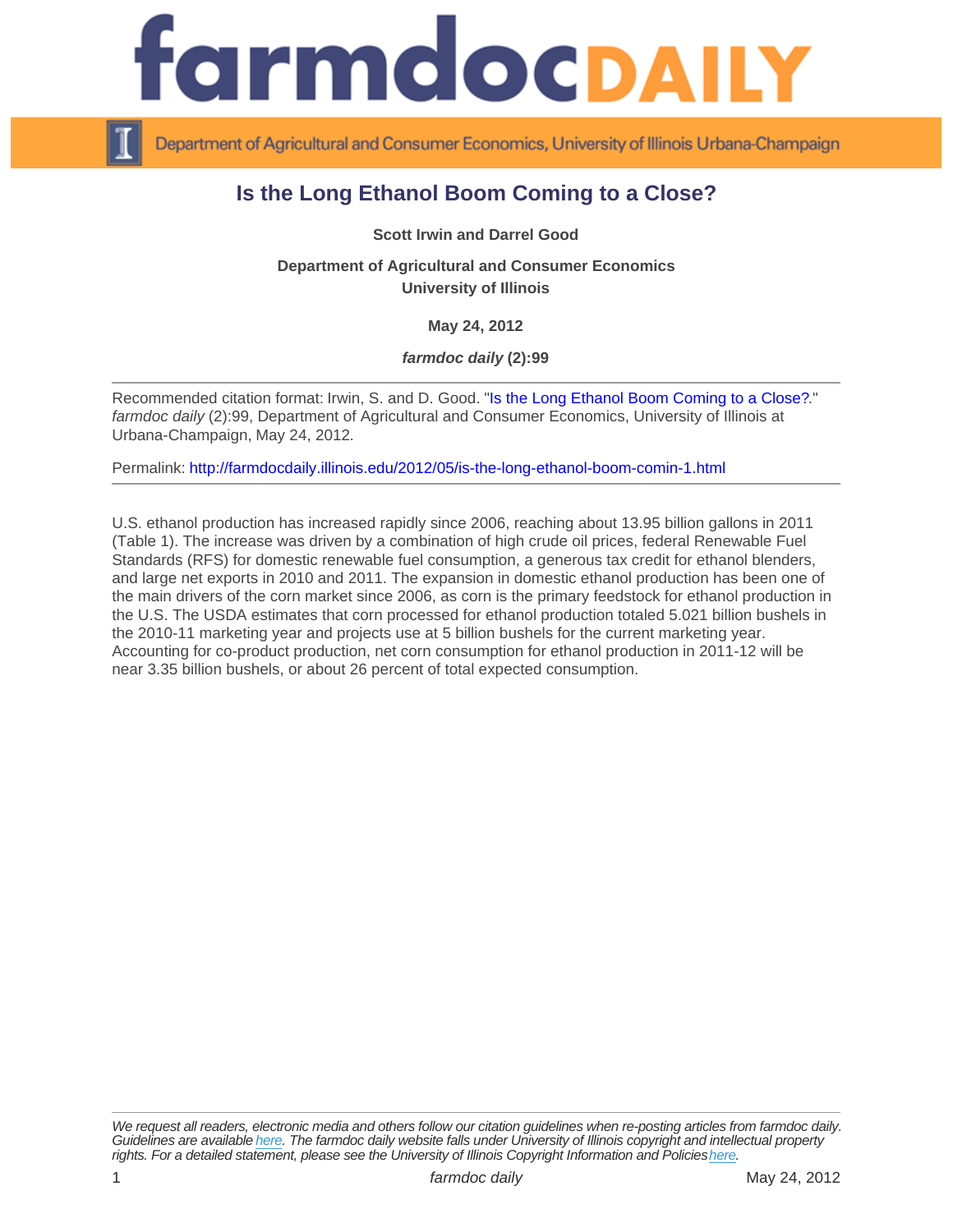| Table 1. U.S. Ethanol Balance Sheet and Domestic Gasoline<br>Consumption (million gallons unless otherwise indicated) |                      |                       |                           |
|-----------------------------------------------------------------------------------------------------------------------|----------------------|-----------------------|---------------------------|
|                                                                                                                       |                      |                       |                           |
| Beginning Stocks<br>Production<br>Net Imports                                                                         | 598<br>10.938<br>198 | 697<br>13.298<br>-383 | 754<br>13,949<br>$-1.064$ |
| <b>Total Supply</b>                                                                                                   | 11.734               | 13.612                | 13,639                    |
| Domestic Consumption                                                                                                  | 11,037               | 12,859                | 12,872                    |
| Ending Stocks                                                                                                         | 697                  | 754                   | 767                       |
| Motor Gasoline Consumption                                                                                            | 137,917              | 138,499               | 134,870                   |
| <b>Ethanol Inclusion Rate</b>                                                                                         | $8.0\%$              | 9.3%                  | 9.5%                      |
| RFS Renewable Biofuel Mandate                                                                                         | 10,500               | 12,000                | 12,600                    |

The rise in ethanol production has recently run up against what is known as the "blend wall." Domestic ethanol consumption is almost entirely in the form of low level blends with gasoline capped at 10 percent, although small amounts have been consumed as an 85 percent blend. The approach of the 10 percent blend wall is apparent in the inclusion rates presented in the next to the last line of Table 1. The inclusion rate is calculated by converting estimates of total BTUs of motor gasoline consumption provided by the U.S. Energy Information Agency (EIA) into an estimate of gallons of motor gasoline consumption. The rate is then calculated as the ratio of domestic ethanol consumption to total motor gasoline consumption. The calculated inclusion rate increased from 8 percent in 2009 to 9.5 percent in 2011. The jump in the inclusion rate was driven by the increase in ethanol consumption and the overall decline in motor gasoline consumption.

The ethanol inclusion rate for 2012 is expected to be even higher as domestic ethanol production remains large, exports decline, and motor gasoline consumption stagnates. Projections from EIA indicate an increase of only 0.2 percent in motor gasoline consumption in 2012. It appears that the ethanol inclusion rate could increase to about 9.8 percent in 2012, although the year is not yet half over so considerable uncertainty remains. While one can quibble with the details of projecting the ethanol inclusion rate, there is little doubt that we are very close to the 10 percent blending wall in 2012.

The blend wall has important implications for ethanol production and consumption after 2012. In particular, the maximum levels of ethanol blending under current 10 percent blend restrictions may soon be less than the RFS blending requirements. The requirements for renewable biofuel blending was at 12.6 billion gallons in 2011; is at 13.2 billion gallons this year; and increases to 13.8 billion in 2013, 14.4 billion in 2014 and 15 billion in 2015. It seems highly likely that the blend wall will be binding in 2013 and this will constrain domestic ethanol consumption to be less than the RFS mandate of 13.8 billion gallons. Some uncertainty is introduced because the blend wall (in gallons) can change with total motor gasoline consumption and blenders have the ability to meet some of the blending requirements from credits generated from recent blending in excess of the requirements.

What this means is that to meet RFS requirements and continue expanding domestic ethanol production, and implicitly the use of corn, the blend wall will have to be expanded soon. This issue assumes even more importance in light of the accelerating advanced biofuel requirements beginning this year. There are only two obvious ways for the blend wall to expand. The first is rapid implementation of 15 percent ethanol blends (E15) recently approved by the EPA. The second is for total motor gasoline consumption to increase fairly rapidly. Domestic ethanol production could also increase beyond current levels without an expansion in the blend wall if ethanol exports increased. Following is a brief discussion of these three ways through or around the current blend wall.

Implementation of E15 for 2001 and newer vehicle models, as approved by EPA, would be the most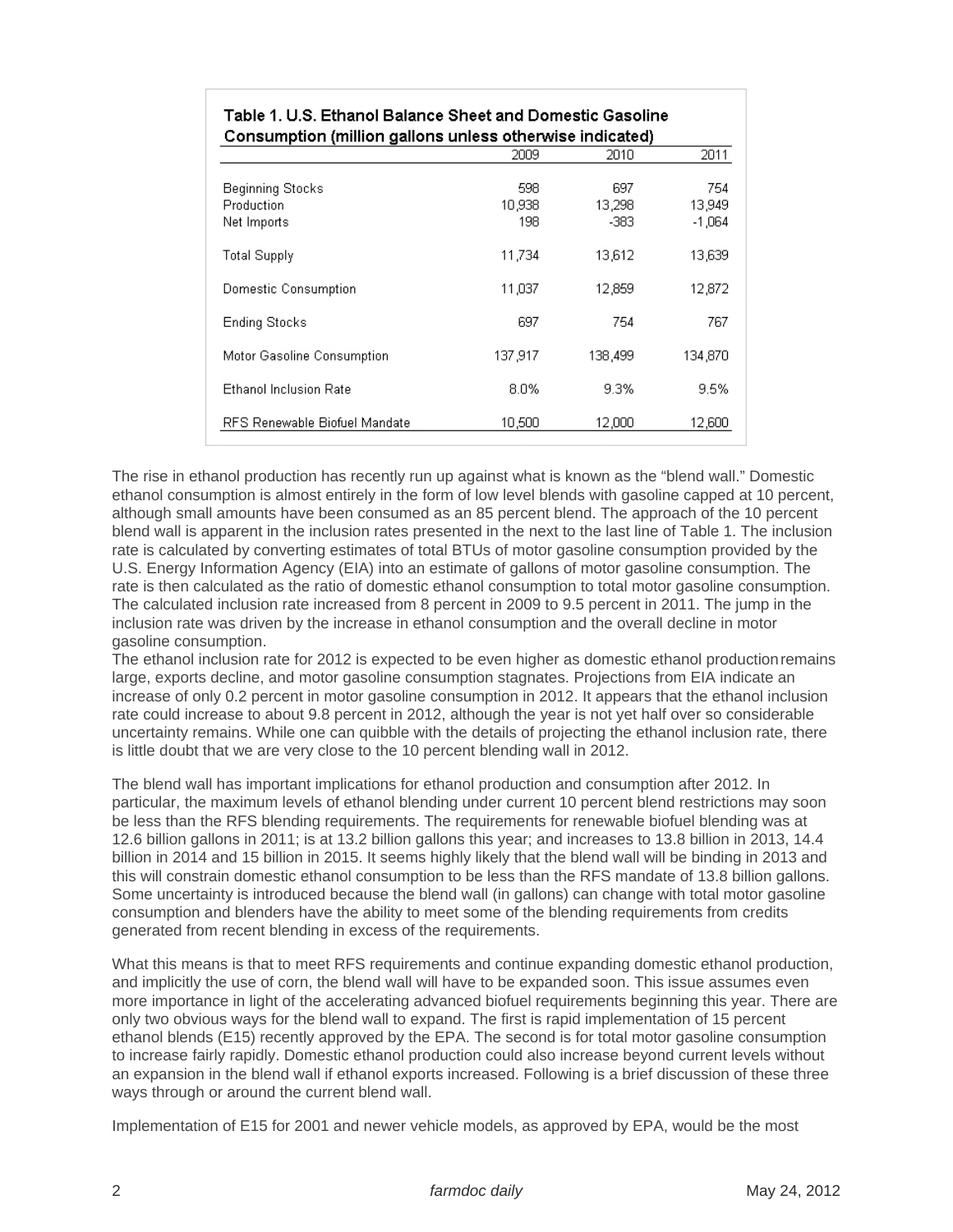logical way to expand the ethanol blend wall. That implementation, however, continues to be delayed by a number of factors. These include the lack of approval of some state fuel standards, the lack of clarification of liability issues associated with dispensing E15, the need to install blender pumps at retail stations, and the need to clarify engine warranties for E15. In addition, there continues to be a fair amount of foot-dragging by industry participants in the implementation process. These factors do not bode well for a rapid, widespread implementation of E15 any time soon.

As indicated earlier, the RFS requirement for renewable biofuels in 2013 is 13.8 billion gallons. With lowlevel ethanol blends capped at 10 percent, a maximum inclusion rate of ethanol in the gasoline supply might be near 9.8 percent. To blend 13.8 billion gallons of ethanol, then, would require total motor gasoline consumption of about 140.8 billion gallons in 2013. That is nearly 4.2 percent higher than the current EIA forecast for 2012. Such a large increase would likely require a much higher rate of domestic economic growth than is currently expected for 2013. In addition, there is continued downward pressure on gasoline consumption due to more fuel efficient vehicles being added to the U.S. fleet and apparent changes in driving habits as the population ages. The overall picture is not optimistic for increases in gasoline consumption to move the blend wall forward substantially.

Even without an expanded blend wall, ethanol production could expand beyond current levels with a robust export market. As indicated in Figure 1, net U.S. trade of ethanol for the U.S. was positive only in the last two years, but exceeded a billion gallons in 2011. (Like in Table 1, note that a negative figure for net imports in Figure 1 is actually a positive value for net exports.) Large exports in 2011 reflected two developments. One was large imports by Brazil as ethanol production there was reduced by a small sugarcane crop and high sugar prices. The other was the export push in the last quarter of the year as blenders captured the tax credit before it expired. Exports averaged 75 million gallons per month in the first two months of 2012, but that rate is expected to slow as Brazilian production returns to a more normal rate and it is unclear if the Brazilian government will return the minimum inclusion rate back to 25 percent (it was lowered to 20 percent in 2011). The largest market for U.S. ethanol other than Brazil has been Canada and there is potential for additional modest growth in that market. Overall, potential for export growth is thought to be small and not large enough to substantially grow overall market size.



The implication of this analysis is that it is going to be quite difficult to expand or go around the current 10 percent blend wall for domestic ethanol consumption in the near future. Some loosening could occur further down the road if the issues impeding E15 implementation are resolved. However, it does appear that the long boom in U.S. ethanol production is coming to a close. It is important to keep in mind that this does not mean that ethanol production will fall, as the RFS mandate will keep production at least at the